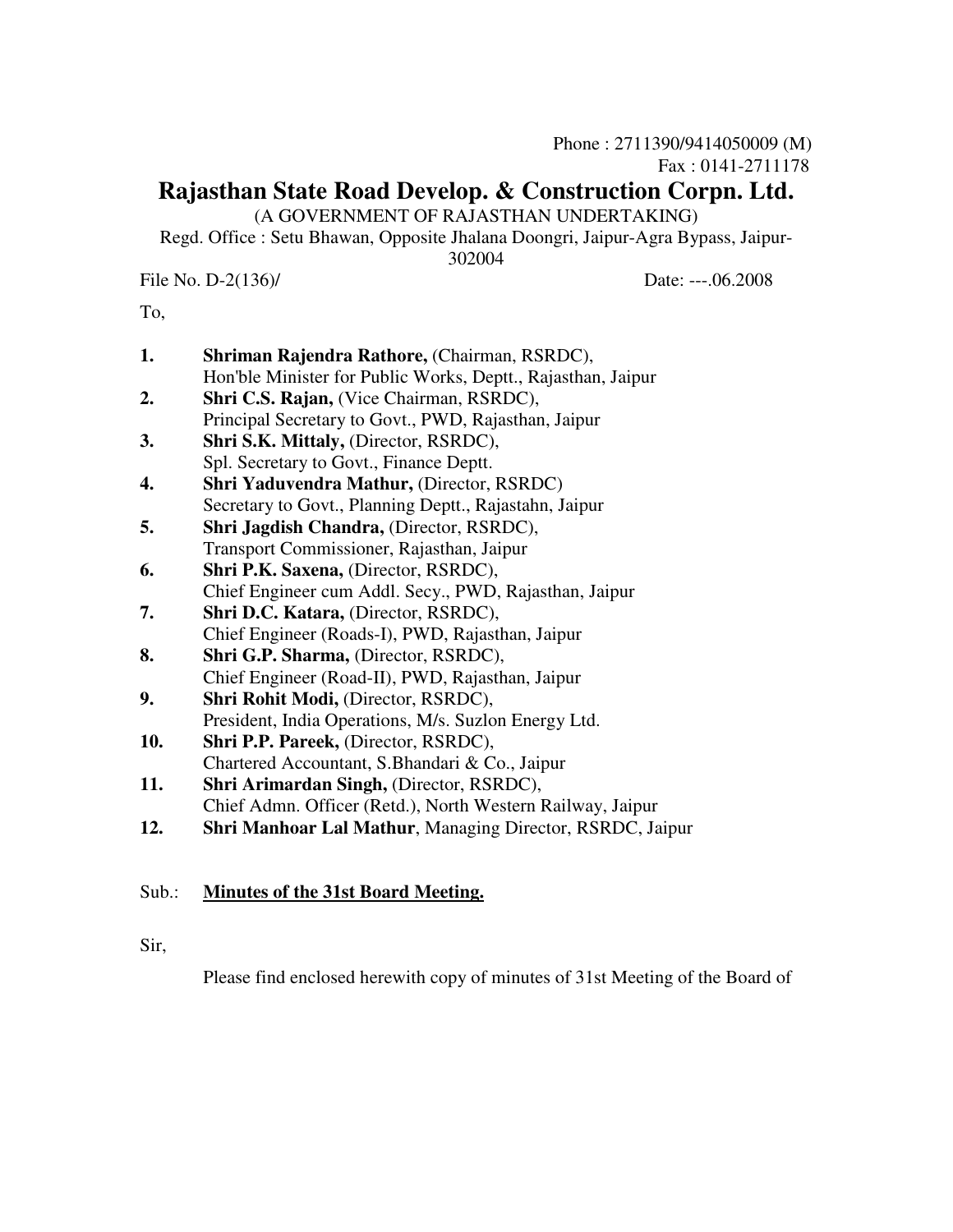Directors of RSRDC, held **on Saturday the 28th day of June 2008, at the Registered Office of the Corporation, at 05.30 AM**. for favour of kind perusal.

Thanking you, Yours faithfully,

**(R.K. SINGHAL)**  Company Secretary Ph. No.: 9414050009 cs@rsrdc.com

Copy to following for information and needful action please :-

- 1. Financial Advisor, RSRDC, Jaipur<br>2. General Manager, RSRDC, Jaipur
- 2. General Manager, RSRDC, Jaipur
- 3. Chief Project Manager, RSRDC, Jaipur

Company Secretary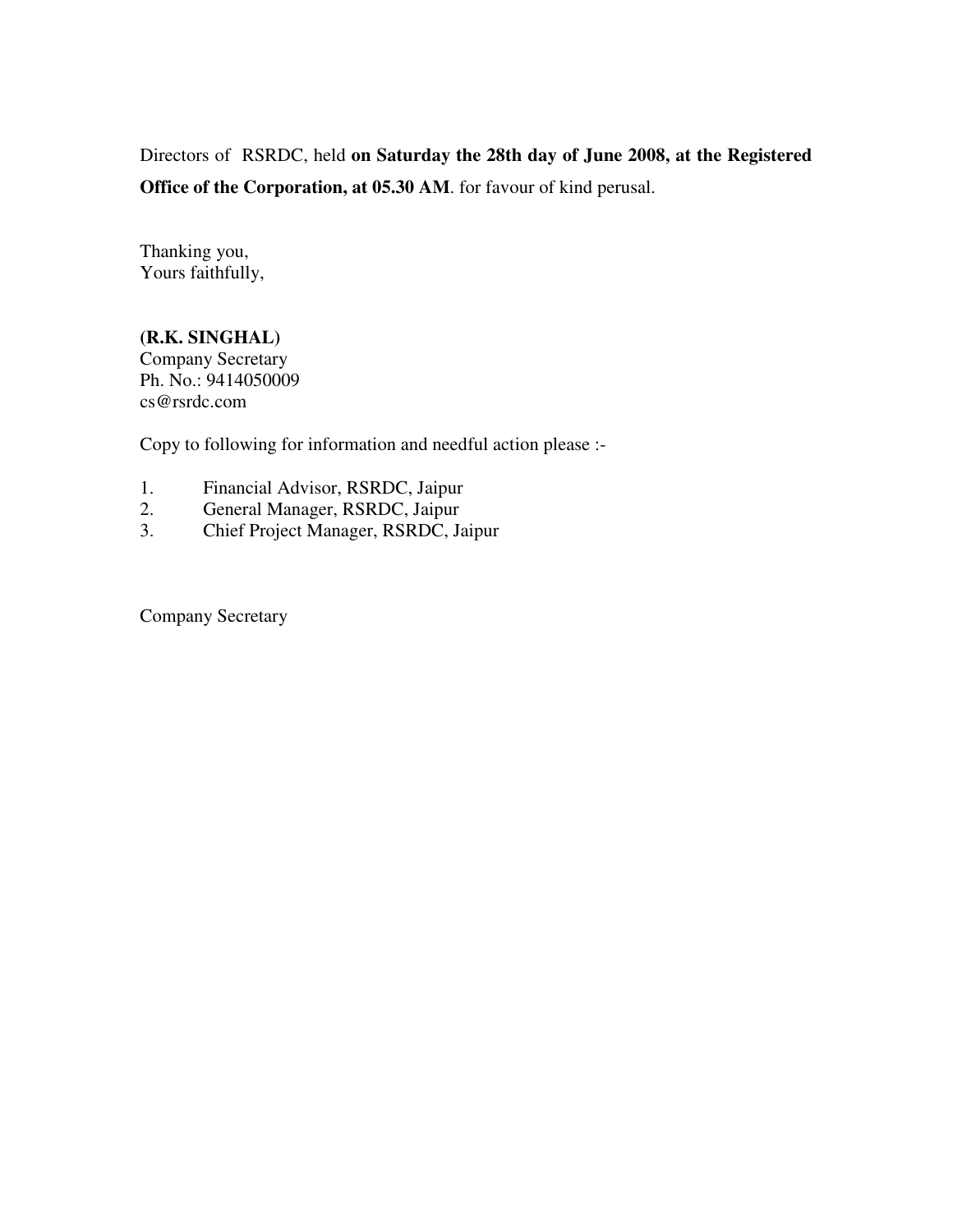# **Rajasthan State Road Develop. & Construction Corpn. Ltd.**

(A GOVERNMENT OF RAJASTHAN UNDERTAKING) Regd. Office : Setu Bhawan, Opposite Jhalana Doongri, Jaipur-Agra Bypass, Jaipur-302004

# **Minutes of the 31st Board Meeting**

Minutes of the 31st meeting of the Board of Directors of Rajasthan State Road Development and Construction Corporation Limited held **on Saturday the 28th day of June 2008, at the Registered Office of the Corporation, at 03.00 AM.**

# The following were present :

| 1.               | Shri C.S. Rajan          | Vice Chairman            |
|------------------|--------------------------|--------------------------|
| 2.               | Shri Jagdish Chandra     | Director                 |
| 3.               | Shri G.P. Sharma         | Director                 |
| $\overline{4}$ . | Shri P.P. Pareek         | Director                 |
| 5.               | Shri Arimardan Singh     | Director                 |
| 6.               | Shri Manohar Lal Mathur, | <b>Managing Director</b> |

#### In attendance :-

- 1. Shri G.S. Gupta, General Manager, RSRDC
- 2. Shri R.K. Singhal, Company Secretary, RSRDC

#### Leave of absence

The Company Secretary informed that Chairman is unable to attend the meeting. He further informed that as per the Schedule of Powers Vice Chairman is authorized to chair the meeting. Hence Shri C.S. Rajan chaired the meeting.

Leave of absence was granted by the Board to Shriman Rajendra Rathore, Shri S.K. Mittal, Shri Yaduvendra Mathur, Shri P.K. Saxena, Shri D.C. Katara and Shri Rohit Modi, who have shown their inability to attend the meeting due to unavoidable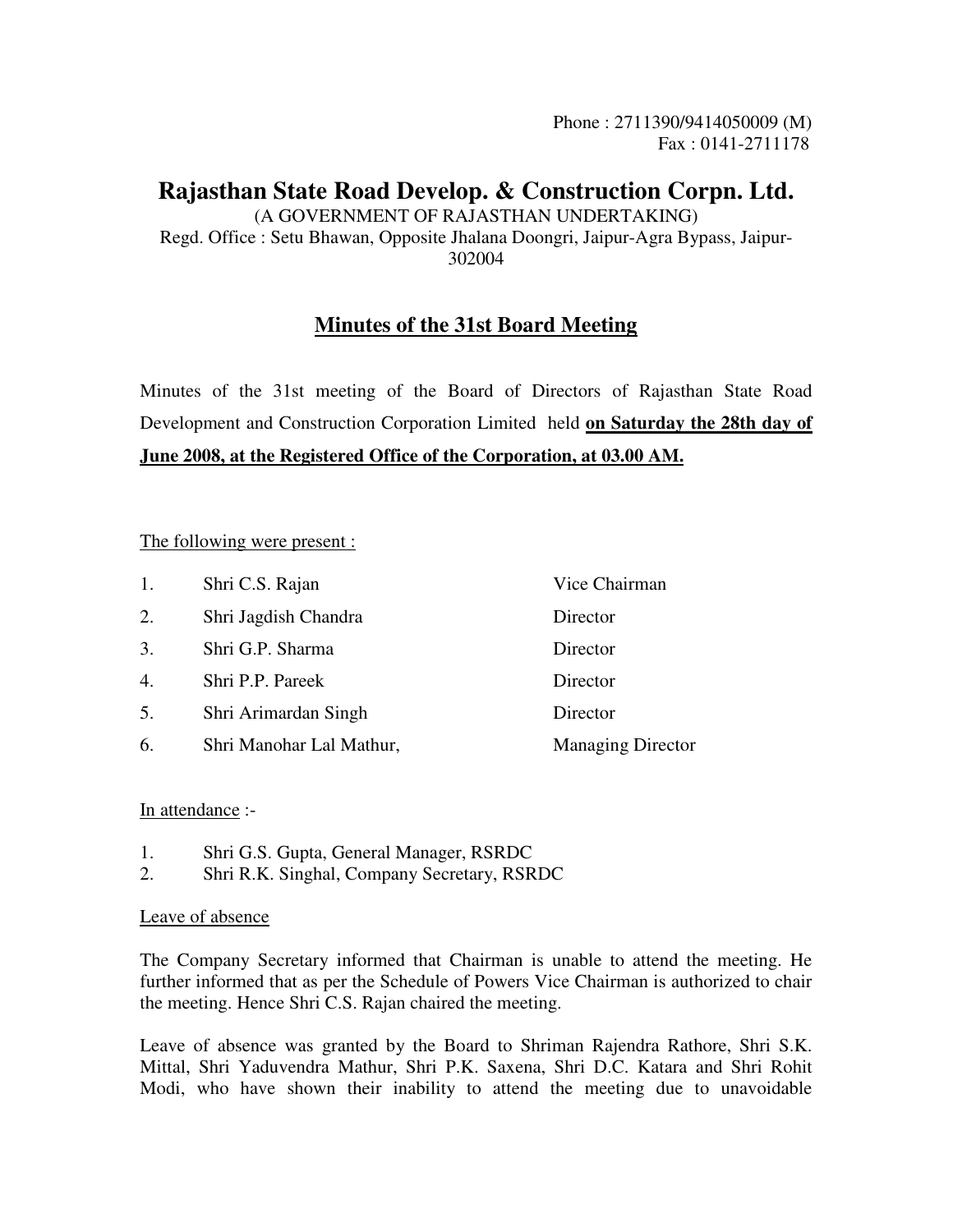circumstances.

The Board welcomed Shri G.P. Sharma new Director on the Board of RSRDC and expressed its thanks to the outgoing Directors for their valuable guidance rendered by them from time to time, during their tenure on the Board.

### **Item No. 31.1 Confirmation of Minutes of the last (31st) Meeting held on 31.03.2008.**

 The Minutes on 30th Meeting of the Board of Directors held on 31.03.08 were considered and it was RESOLVED that the same be confirmed.

#### **Item No. 31.2 Appointment of New Director.**

 RESOLVED that Appointment / Cessation be and is hereby noted as informed vide order No. F-8 (44)/ PW/ 2000/ Part-I/ 54 dt. 19.05.08 by Government of Rajasthan appointing Shri Yaduvendra Mathur, Secretary to Govt. Planning Deptt., Govt. of Rajasthan as Director in place of Shri V. Srinivas and Shri G.P. Sharma, Chief Engineer (Road-II), Public Work Deptt., Govt. of Rajasthan in place of Shri H.L. Mina.

 The Board also noted the continuation of Shri Rohit Modi as Director of RSRDC Ltd., in spite of his new assignment as President, India Operations, M/S. Suzlon Energy Ltd.

 RESOLVED FURTHER that Company Secretary be & is hereby authorized to take all necessary steps required under Companies Act 1956 and to sign all the papers required for giving effect to the resolution.

#### Item No. 32.3 Review/ follow up action on previous decisions.

The Board noted the same.

#### **Item No. 32.4 Disclosure of interest by Directors.**

 The Board was informed that in terms of Section 299 of the Companies Act, 1956, every person appointed as Director of a company needs to provide a general notice of disclosure of Interest in respect of each financial year disclosing the name of the companies/ firms in which the person is interested as Director or as a shareholder of the Company.

Accordingly, the prescribed format in Form No. 24AA was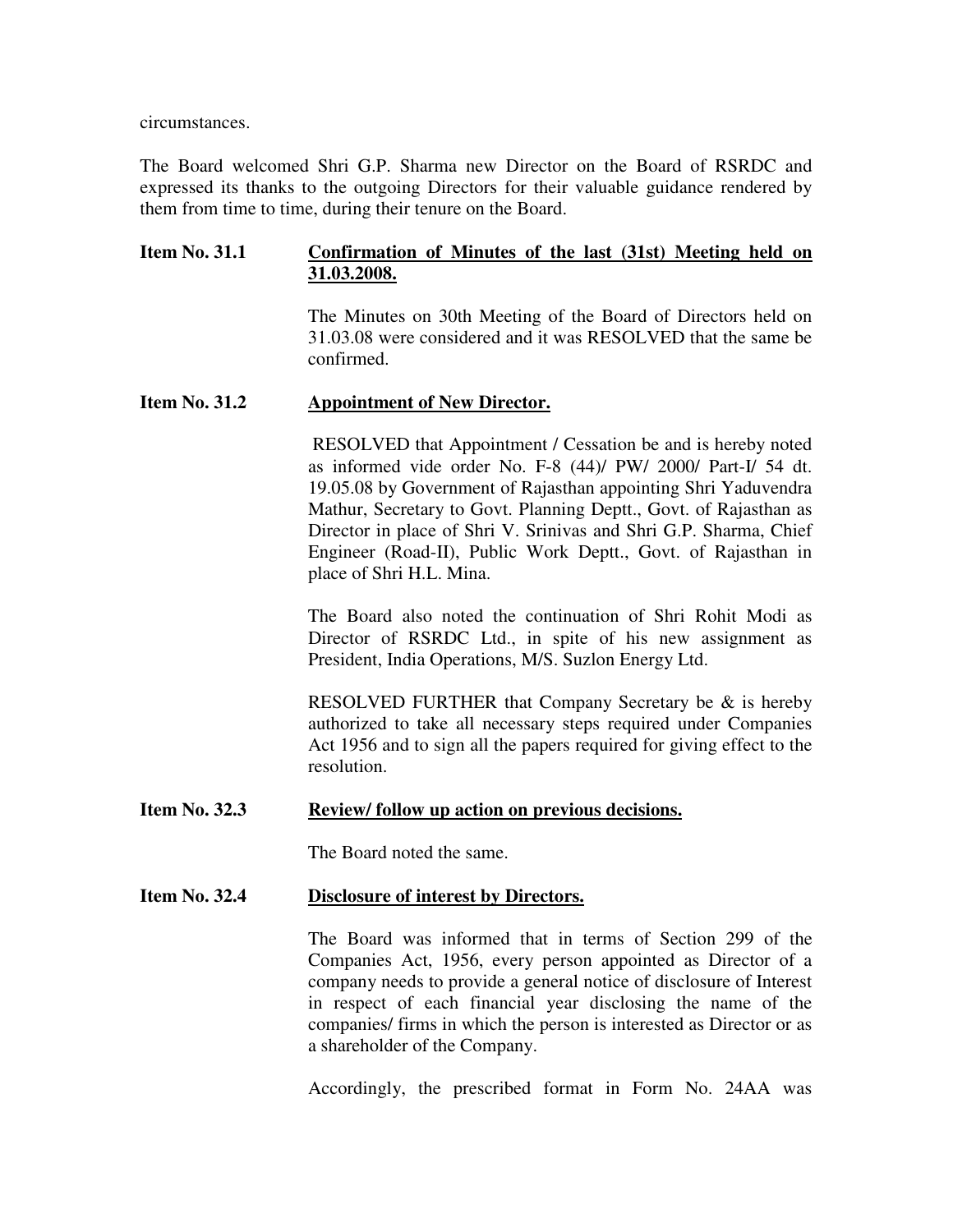forwarded to all the Directors for submitting before the Board and they were requested to provide disclosure of interest notice the Company for the financial year, i.e. 2007-08.

 The Board noted the disclosure of interest as submitted by Directors.

# **Item No. 31.5 Ex-post facto approval for empanelment of Forits Escorts Hospital Jaipur.**

 The issue was discussed & RESOLVED THAT Ex-post facto approval be and is hereby granted to empanelment of Forits Escorts Hospital, JLN Marg, Jaipur in the of hospitals eligible for re-imbursement of medical expenses of Corporation employees, including employee on deputation, with the condition that the hospital will give 10% discount on the billing.

#### **Item No. 31.6 Ex-post facto approval of Rs. 1,28,500/- towards excess display advertisements issued during the financial year 2007-08**

 The issue was discussed & RESOLED THAT Ex-post-facto approval be is hereby granted to the excess expenditure of Rs. 1,28,500 incurred from the existing limit of Rs. 3 lacs per year for display advertisement during the financial year 2007-08.

# **Item No. 31.7 Ex-post-facto approval for extension of period for existing Toll Tax collection contract on Alwar-Bhiwari BOT Project.**

 The issue was discussed. A query was made about the compliance of noting of Vice Chairman on the file for which Managing Director assured that action will be taken accordingly. It was RESOLVED THAT Ex-post-facto approval be is hereby granted for extension of toll collection period of existing contractor on Alwar - Bhiwadi road M/s Sheesh Ram Dyama for the period upto 14.09.08 amounting to Rs. 366.55 lacs (Rs. 752 lacs + 7.5% x 165.5/365 days)

#### **Item No. 31.8 Approval of Budget Estimates for the year 2008-09 & REvised Budgets for the year 2007-08.**

 The issue was resolved as follow : RESOLVED THAT The budget estimates for the financial year 2008-09 & the revised budge estimates for the financial year 2007-08, as placed before the meeting and initiated by Managing Director & Financial Adviser, for the purpose of identification, be and are hereby approved.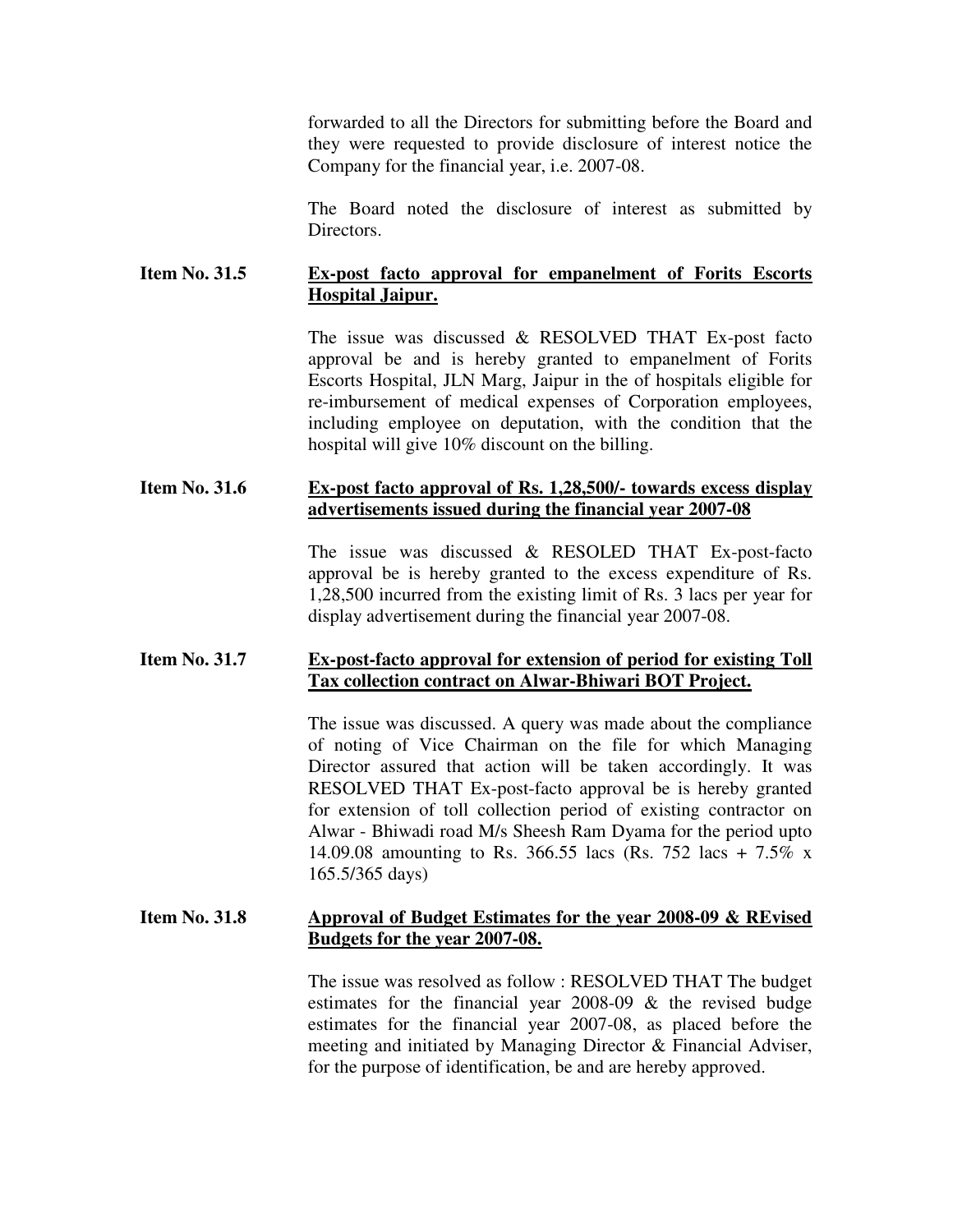# **Item No. 31.9 Enhancement in fees of Statutory Auditors.**

 After discussion it was RESOLVED THAT as per the provisions of Section 224 (8) aa of the Companies Act 1956 read with resolution passed in 7th Annual General Meeting of RSRDC the remuneration payable to the Statutory Auditors be  $\&$  is hereby increased from Rs. 40,000 to Rs. 60,000 per year, plus out of pocket expenses (for audit out of town), on actual basis with effect from audit of financial year 2007-08.

### **Item No. 31.10 Empanelment of Pandya Hospital & Research Center Pvt. Ltd. J-2/37, Mahaveer Marg, Opp. Jai Club, C-Scheme, Jaipur.**

 After discussion it was RESOLVED THAT Pandya Hospital & Research Center Pvt. Ltd., Jaipur be & is hereby empanelled in the list of private hospital eligible for medical treatment for remuneration of medical claim.

# **Item No. 31.11 Reimbursement of medical bill submitted by Sh. R.K. Singhal, Company Secretary.**

 After discussion it was RESOLVED THAT relaxation be & is hereby granted for indoor treatment Undertaken by R.K. Singhal in emergent conditions for his son is a non empanelled conditions for his son in a non empanelled hospital for Rs. 4589/- only for this case.

**Item No. 31.12** Representation of Smt. Alka Mathur, Junior Engineer regarding regularization of her services as JEn w.e.f. 1991 and giving notional benefit.

> The issue was discussed in detail and resolved as follows :- RESOLVED THAT, as a case on this particular issue is pending before Hon'ble Court the matter is sub-judice and further that as RSRDC has filed its reply, in these circumstances no further action is required in the matter.

#### **Item No. 31.13 Promotion of Sh. Moti Lal, Plumber Helper on the post Plumber Gr.II.**

 After discussion it was RESOLVED THAT one post of Plumber Helper in the pay scale No. 5 be  $&$  is hereby created by surrendering existing one post of Plumber Gr. II, subject to the approval of Finance Deptt. under the provisions of RAPSAR Act.

#### **Item No. 31.14 Transfer of Shares.**